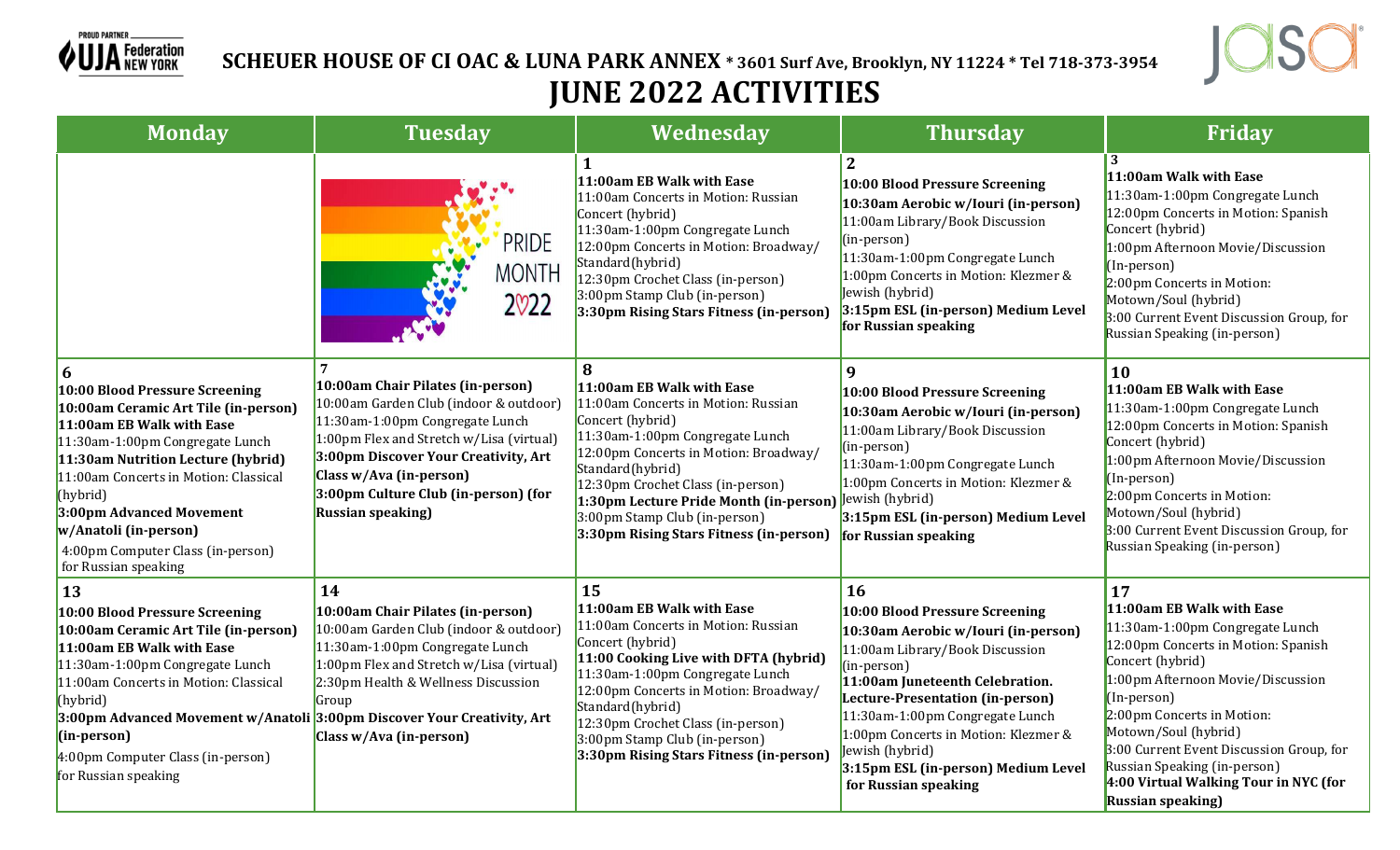| 20<br><b>JUNETEENTH CELEBRATION</b><br><b>JASA IS CLOSED</b><br><b>JUNETEENTH</b><br>Freedom Day                                                                                                                                                                                                                                                          | 21<br>10:00am Chair Pilates (in-person)<br>10:00am Garden Club (indoor & outdoor)<br>11:30am-1:00pm Congregate Lunch<br>1:00pm Flex and Stretch w/Lisa (virtual)<br>3:00pm Discover Your Creativity, Art<br>Class w/Ava (in-person)<br>3:00pm Culture Club (in-person) (for<br><b>Russian speaking</b> ) | 22<br>11:00am EB Walk with Ease<br>11:00am Concerts in Motion: Russian<br>Concert (hybrid)<br>11:30am-1:00pm Congregate Lunch<br>12:00pm Concerts in Motion: Broadway/<br>Standard(hybrid)<br>12:30pm Crochet Class (in-person)<br><b>1:30 THE FINAL CONCERT</b><br>OF THE SU-CASA PROGRAM 2022 (in-<br>person)<br>3:00pm Stamp Club (in-person)<br>3:30pm Rising Stars Fitness (in-person) | 23<br>10:00 Blood Pressure Screening<br>10:30am Aerobic w/Iouri (in-person)<br>11:00am Library/Book Discussion<br>(in-person)<br>11:30am-1:00pm Congregate Lunch<br>1:00pm Concerts in Motion: Klezmer &<br>Jewish (hybrid)<br>3:15pm ESL (in-person) Medium Level<br>for Russian speaking | 24<br>11:00am EB Walk with Ease<br>11:30am-1:00pm Congregate Lunch<br>12:00pm Concerts in Motion: Spanish<br>Concert (hybrid)<br>1:00pm Afternoon Movie/Discussion<br>(In-person)<br>2:00pm Concerts in Motion:<br>Motown/Soul (hybrid)<br>3:00 Current Event Discussion Group, for<br>Russian Speaking (in-person)<br>4:00 Virtual Walking Tour in NYC (for<br><b>Russian speaking</b> ) |
|-----------------------------------------------------------------------------------------------------------------------------------------------------------------------------------------------------------------------------------------------------------------------------------------------------------------------------------------------------------|----------------------------------------------------------------------------------------------------------------------------------------------------------------------------------------------------------------------------------------------------------------------------------------------------------|---------------------------------------------------------------------------------------------------------------------------------------------------------------------------------------------------------------------------------------------------------------------------------------------------------------------------------------------------------------------------------------------|--------------------------------------------------------------------------------------------------------------------------------------------------------------------------------------------------------------------------------------------------------------------------------------------|-------------------------------------------------------------------------------------------------------------------------------------------------------------------------------------------------------------------------------------------------------------------------------------------------------------------------------------------------------------------------------------------|
| 27<br>10:00 Blood Pressure Screening<br>10:00am Ceramic Art Tile (in-person)<br>11:00am EB Walk with Ease<br>11:30am-1:00pm Congregate Lunch<br>11:30am Nutrition Lecture (hybrid)<br>11:00am Concerts in Motion: Classical<br>(hybrid)<br>3:00pm Advanced Movement<br>w/Anatoli (in-person)<br>4:00pm Computer Class (in-person)<br>for Russian speaking | 28<br>10:00am Chair Pilates (in-person)<br>10:00am Garden Club (indoor & outdoor)<br>11:30am-1:00pm Congregate Lunch<br>1:00pm Flex and Stretch w/Lisa (virtual)<br>2:30pm Health & Wellness Discussion<br>Group<br>3:00pm Discover Your Creativity, Art<br>Class w/Ava (in-person)                      | 29<br>11:00am EB Walk with Ease<br>11:00am Concerts in Motion: Russian<br>Concert (hybrid)<br>11:30am-1:00pm Congregate Lunch<br>12:00pm Concerts in Motion: Broadway/<br>Standard(hybrid)<br>12:30pm Crochet Class (in-person)<br>3:00pm Stamp Club (in-person)<br>3:30pm Rising Stars Fitness (in-person)                                                                                 | 30<br>10:00 Blood Pressure Screening<br>10:30am Aerobic w/Iouri (in-person)<br>11:00am Library/Book Discussion<br>(in-person)<br>11:30am-1:00pm Congregate Lunch<br>1:00pm Concerts in Motion: Klezmer &<br>Jewish (hybrid)<br>3:15pm ESL (in-person) Medium Level<br>for Russian speaking | Calendar is subject to change<br><b>UJA</b> Federation                                                                                                                                                                                                                                                                                                                                    |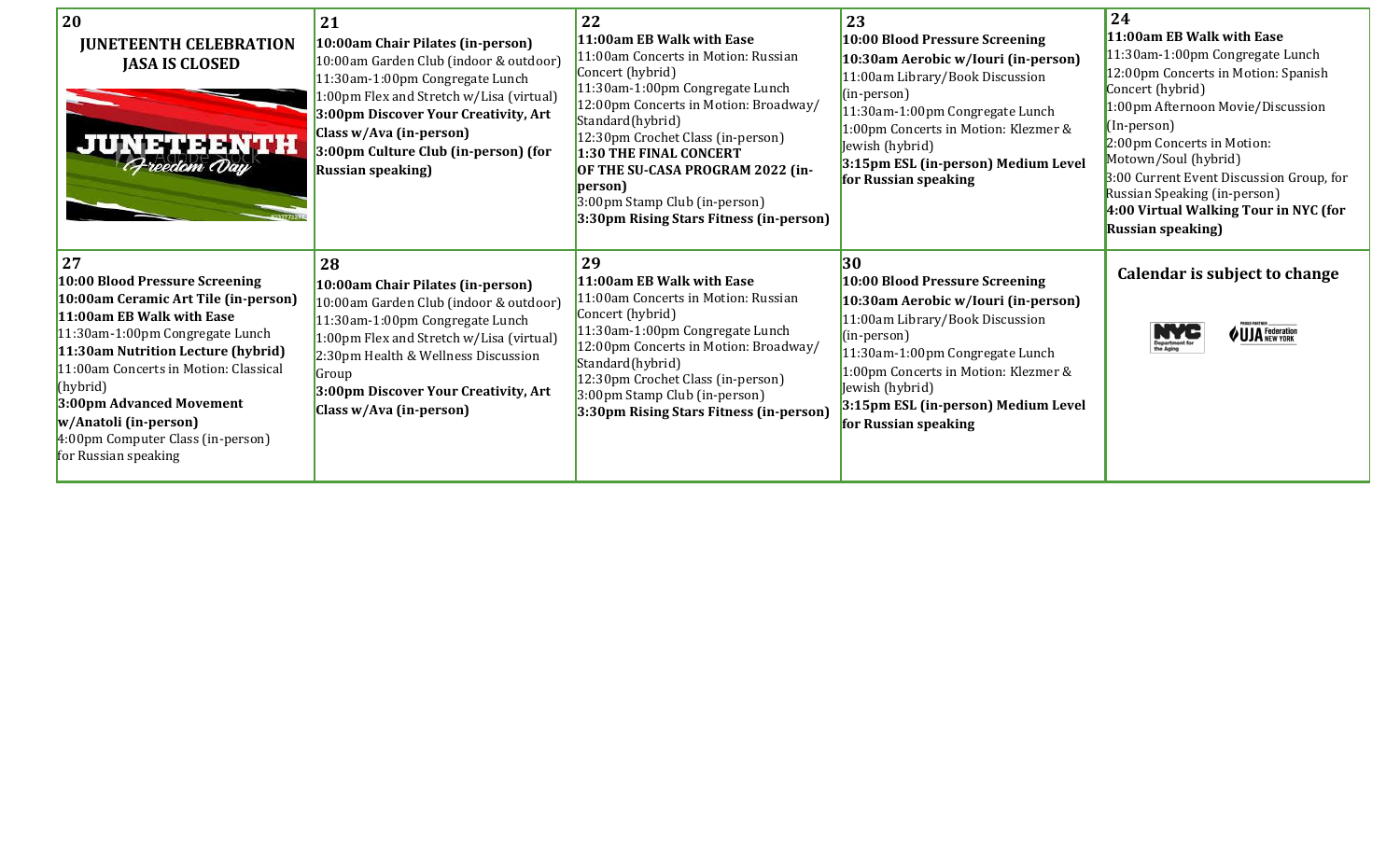



## **JUNE 2022 MENU**

| <b>Monday</b>                                                                                                                                                     | <b>Tuesday</b>                                                                                                                                                                | Wednesday                                                                                                                                                      | <b>Thursday</b>                                                                                                                                                                 | Friday                                                                                                                                                                                          |
|-------------------------------------------------------------------------------------------------------------------------------------------------------------------|-------------------------------------------------------------------------------------------------------------------------------------------------------------------------------|----------------------------------------------------------------------------------------------------------------------------------------------------------------|---------------------------------------------------------------------------------------------------------------------------------------------------------------------------------|-------------------------------------------------------------------------------------------------------------------------------------------------------------------------------------------------|
|                                                                                                                                                                   |                                                                                                                                                                               | <b>Turkey Meat Sauce</b><br>Pasta<br><b>Italian Blend Vegetables</b><br>Juice • Milk, low fat, 1% • Fruit • Margarine •<br>Whole Wheat Bread                   | Brown Gravy Roasted Chicken<br>Potato Kugel<br><b>Carrot Tzimmes</b><br>Juice • Milk, low fat, 1% • Fruit • Margarine<br>• Whole Wheat Bread                                    | Gefilte Fish<br>Roasted Red Potato Salad<br>Kosher Coleslaw<br>Juice . Milk, low fat, 1% . Fruit . Margarine<br>• Whole Wheat Bread<br>Egg Salad as an alternative                              |
| 6<br><b>Fish Francise</b><br>Rice a Roni<br><b>Steamed Carrots</b><br>Juice • Milk, low fat, 1% • Fruit • Margarine<br>• Whole Wheat Bread                        | <b>Baked Turkey Breast</b><br><b>Mashed Sweet Potatoes</b><br>Vegetable Mix<br>Juice . Milk, low fat, 1% . Fruit .<br>Margarine . Whole Wheat Bread                           | 8<br>BB Sause (No sugar added)<br><b>Turkey Burger</b><br><b>Spiced Sweet Potatoes</b><br>Juice . Milk, low fat, 1% . Fruit . Margarine<br>• Whole Wheat Bread | 9<br>Cranberry Chicken<br>Noodle Kugel<br><b>Green Beans</b><br>Juice • Milk, low fat, 1% • Fruit • Margarine<br>• Whole Wheat Bread                                            | 10<br>Egg Salad Bowtie Pasta<br>Three Bean Salad<br>Juice • Milk, low fat, 1% • Fruit • Margarine<br>• Whole Wheat Bread                                                                        |
| 13<br>• Chinese Style Pepper Steak •<br>Chow Fun Noodles . Oriental<br>Blend Vegetables . Juice . Milk,<br>low fat, 1% · Fruit · Margarine ·<br>Whole Wheat Bread | 14<br>Black Beans and Mushrooms Vegan<br>Burger · Hamburger Bun, plain ·<br>Homemade Mashed Potatoes • Green<br>Bean Salad • Juice • Milk, low fat, 1% •<br>Fruit • Margarine | 15<br>Chinese Style Chicken Patty . Smashed Red<br>Potatoes . Roasted Beets . Juice . Milk, low<br>fat, 1% • Fruit • Margarine • Whole Wheat<br><b>Bread</b>   | 16<br>Chicken Shawarma . Lentils with Spiced<br>Rice and Caramelized Onions (Majadra) .<br>Israeli Salad • Juice • Milk, low fat, 1% •<br>Fruit • Margarine • Whole Wheat Bread | <b>17</b><br>• Gefilte Fish • Macaroni & Pea Salad •<br>Russian Coleslaw . Juice . Milk, low fat,<br>1% • Fruit • Margarine • Whole Wheat<br><b>Bread</b><br><b>Egg Salad as an alternative</b> |
| 20<br><b>JUNETEENTH CELEBRATION</b><br><b>JASA IS CLOSED</b>                                                                                                      | 21<br>• Veggie Burgers • Homemade Mashed<br>Potatoes · Braised Red Cabbage · Juice ·<br>Milk, low fat, 1% . Fruit . Margarine .<br>Whole Wheat Bread                          | 22<br>• Meat Sauce • Pasta• Italian Blend<br>Vegetables · Juice · Milk, low fat, 1% · Fruit<br>• Margarine • Whole Wheat Bread                                 | 23<br>• Roasted Chicken • Potato Kugel • Carrot<br>Tzimmes · Juice · Milk, low fat, 1% · Fruit ·<br>Margarine • Whole Wheat Bread                                               | 24<br>• Turkey Salad Homemade• Bowtie Pasta<br>Salad • Cucumber & Red Bean Salad•<br>Juice • Milk, low fat, 1% • Fruit • Margarine<br>• Whole Wheat Bread<br>Egg Salad as an alternative        |
| 27<br>Dill Lemon Sauce Salmon Cakes . Creamy<br>Spinach • Mashed Potatoes • Juice • Milk,<br>low fat, 1% . Fruit . Margarine . Whole<br><b>Wheat Bread</b>        | 28<br>• Beef Pot Roast • Kasha Varnishkes •<br>Steamed Broccoli . Juice . Milk, low fat,<br>1% • Fruit • Margarine Whole Wheat<br><b>Bread</b>                                | 29<br>Baked Onion Turkey Burger . Spiced Sweet<br>Potatoes . Creamy Spinach . Juice . Milk,<br>low fat, 1% . Fruit . Margarine . Whole<br><b>Wheat Bread</b>   | 30<br>• Lemon Chicken • Roasted Potatoes •<br>Winter Blend Vegetables . Juice . Milk, low<br>fat, 1% • Fruit • Margarine • Whole Wheat<br><b>Bread</b>                          | Menu is subject to change<br>Daily Hot Kosher Lunch<br>(Monday-Friday) 11:30 AM-1:00PM<br>in DINING ROOM<br><b>UJA</b> Federation<br>ME<br>Department<br>the Aging                              |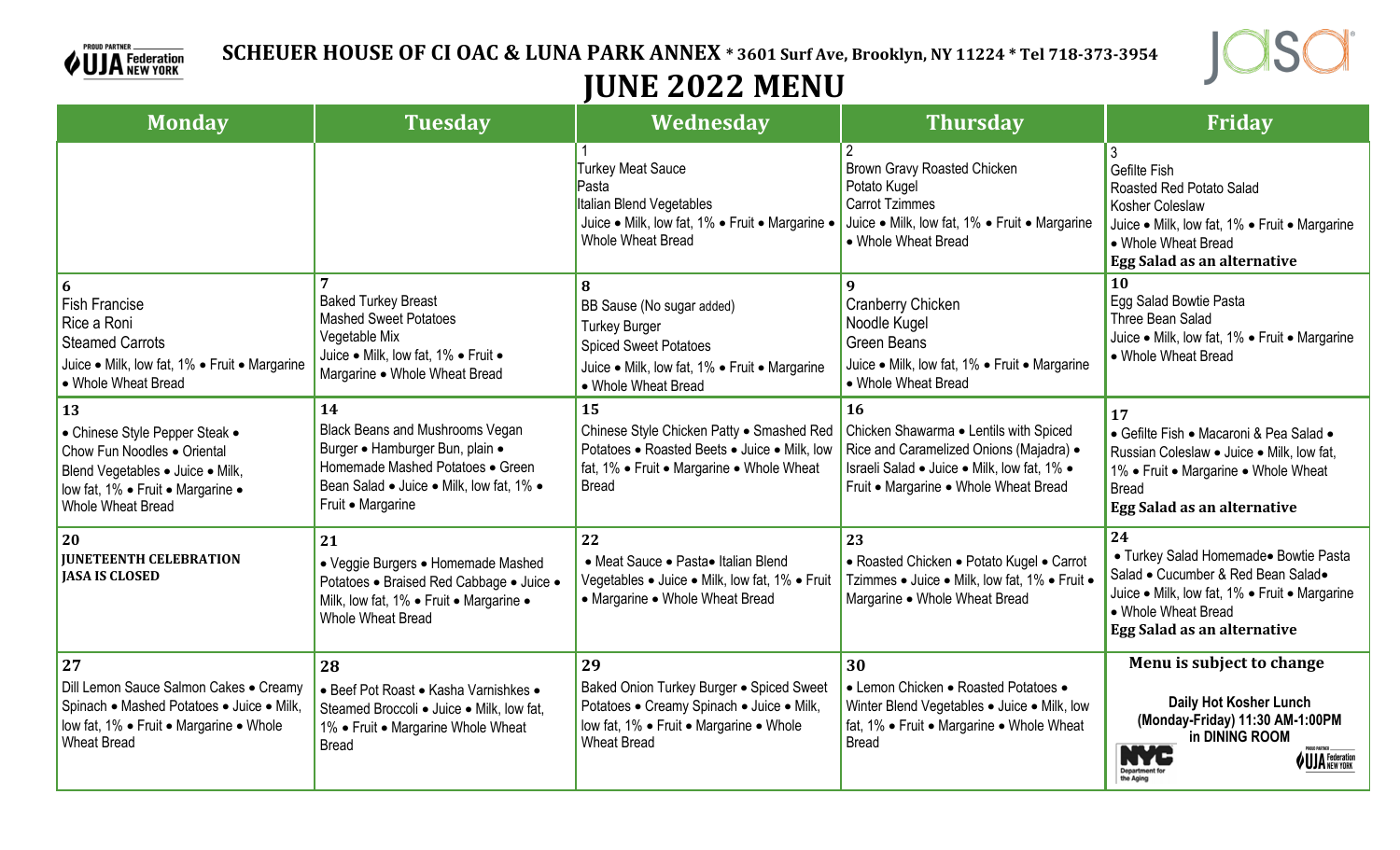

## **SCHEUER HOUSE OF CI OAC & LUNA PARK ANNEX 3601 Surf Ave Brooklyn, NY 11224 Tel 718-373-3954 www.jasa.org**

**Hours** Open Daily Monday thru Friday 8:00 am-4:00 pm

> **Staff:** Program Director: Lidia Shneyer Program Coordinator: Anzhela Savka Case Manager: Nansi Harb

> > **Daily Lunch**

Daily Hot Kosher Lunch-(Monday-Friday) 11:30 AM-1:00 PM- DINING ROOM

Additional funding with generous grants from Councilman A. Kagan & Councilwoman I. Vernikov



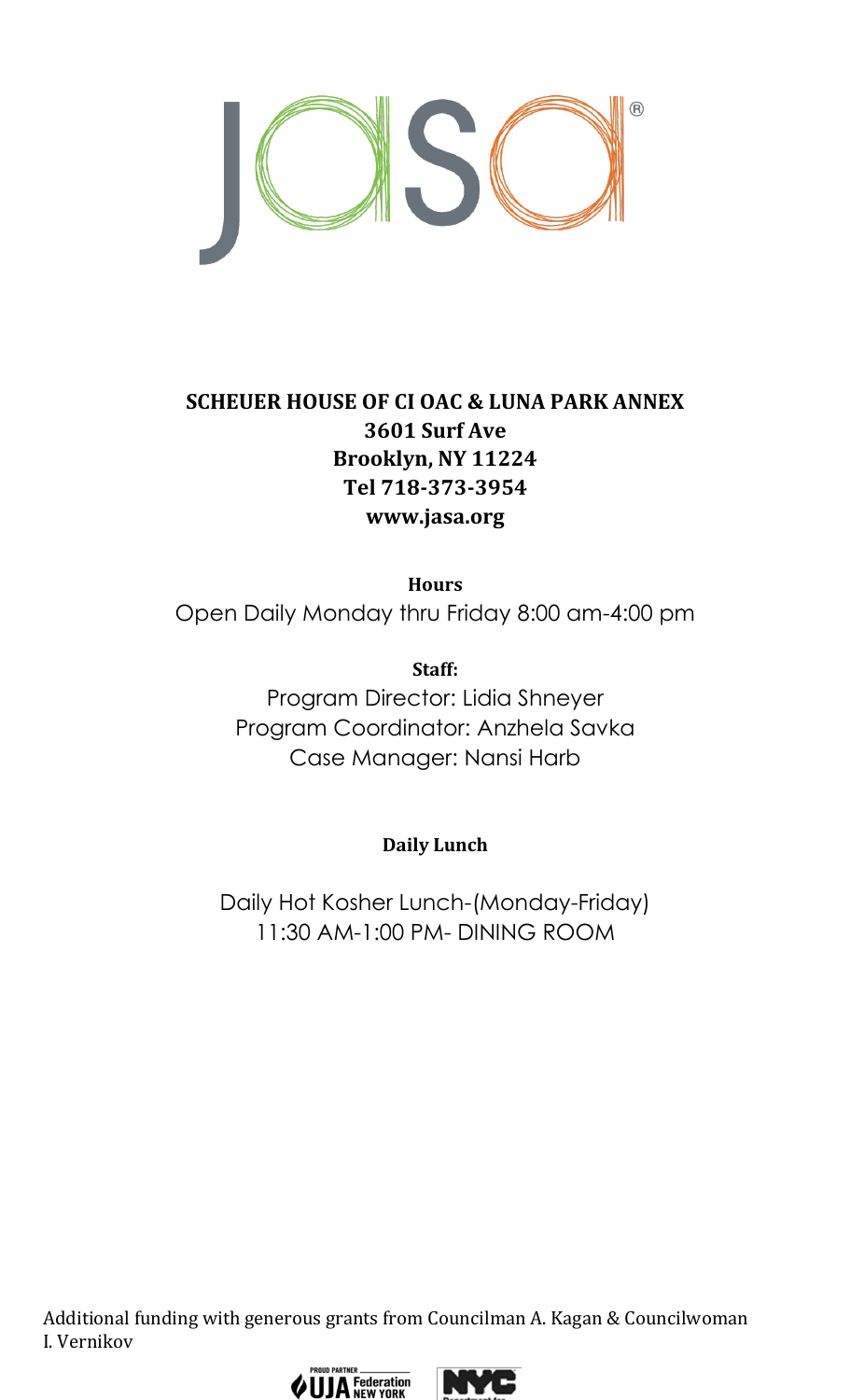## **SCHEUER HOUSE OF CI OAC & LUNA PARK ANNEX Virtual Classes on Zoom**

**11:30AM-12:30PM (on Monday 6/6 & Monday 6/27 only, hybrid)**

 **NUTRITION LECTURE**

**Zoom Link:** [https://zoom.us/j/95713681762?pwd=THRPd0](https://zoom.us/j/95713681762?pwd=THRPd)JJWTFLTE5Gd3NwZ252V0dNdz09

Dial-In Phone Number: 19292056099 Meeting ID: 957 1368 1762 Passcode: 644440

\*\*\*

**11:00 AM-12:00 PM (Weekly on Mondays, hybrid)**

**CONCERTS IN MOTION: CLASSICAL**

Dial-In Phone Number: 646-558-8656

Meeting ID: 869-9164-0881

**Zoom Link**:<https://us02web.zoom.us/j/86991640881>

\*\*\*

**3:00PM-4:30PM (on Tuesday 5/10 & 5/24 only, hybrid) Russian speaking CULTURE CLUB**

 Dial-In Phone Number: 9292056099 Meeting ID: 977 6539 4225 Passcode: 911232

**Zoom Link:** <https://zoom.us/j/97765394225?pwd=Ry9PQlF3ZUxhTjVnSVQ5MnVIdEZBUT09>

\*\*\*

 **11:00 AM-12:00 PM (Weekly on Tuesdays, starting April 12, hybrid) CONCERTS IN MOTION: MUSIC & MEDITATION**

Zoom link: <https://concertsinmotion-org.zoom.us/j/5270678391> Dial-in number: +1 646 558 8656 US (New York) Meeting ID: 527 067 8391

\*\*\*

**1:00 PM-2:00 PM (Weekly on Tuesdays, virtual) FLEX AND STRETCH w/LISA** 

**Zoom Link[:https://zoom.us/j/97848041701?pwd=c1ZFMUZEVUE4Wjh1eC9ZOHVDOC8zQT09](https://zoom.us/j/97848041701?pwd=c1ZFMUZEVUE4Wjh1eC9ZOHVDOC8zQT09)**

 **Meeting ID: 978 4804 1701, Passcode: 451986**

 **\*\*\***

**11:00 AM-12:00 PM (Weekly on Wednesdays, hybrid) CONCERTS IN MOTION: RUSSIAN CONCERT** Dial-In Phone Number: 646-558-8656 Meeting ID: 869-9164-0881

**Zoom Link**: [https://us02web.zoom](https://us02web.zoom.us/j/86991640881)**[.](https://us02web.zoom.us/j/86991640881)**[us/j/86991640881](https://us02web.zoom.us/j/86991640881)

\*\*\*

**12:00 PM-1:00 PM (Weekly on Wednesdays, hybrid) CONCERTS IN MOTION: BROADWAY/STANDARDS** Dial-In Phone Number: 929-205-6099

Meeting ID: 835-6035-3700

**Zoom Link**: <https://us02web.zoom.us/j/83560353700> \*\*\*

 **1:00 PM-2:00 PM (Weekly on Thursdays, hybrid) CONCERTS IN MOTION: KLEZMER & JEWISH CONCERT Dial-In Phone Number: 1 929-205-6099 Meeting ID: 426-474-125 Zoom Link:** <https://us02web.zoom.us/j/82906881632>

\*\*\*

**12:00 PM-1:00 PM (Weekly on Fridays, hybrid) SPANISH CONCERT Dial-In Phone Number: 1 929-205-6099 Meeting ID: 835-6035-3700**

**Zoom Link:** <https://us02web.zoom.us/j/83560353700> **\*\*\***

**2:00 PM-3:00 PM (Weekly on Fridays, hybrid) CONCERTS IN MOTION: MOTOWN/SOUL Dial-In Phone Number: 929 205 6099 Meeting ID: 426 474 125 Zoom Link:** <https://zoom.us/j/426474125>

**\*\*\***

**4:00 PM-5:00 PM (Friday 6/17 and Tuesday 6/24 only) VIRTUAL WALKING TOUR IN NYC (for Russian speaking)**

Zoom Link: <https://us06web.zoom.us/j/93639490873?pwd=M09WeGZUZ2JPY2p6SmxRZkI2NUN3dz09>